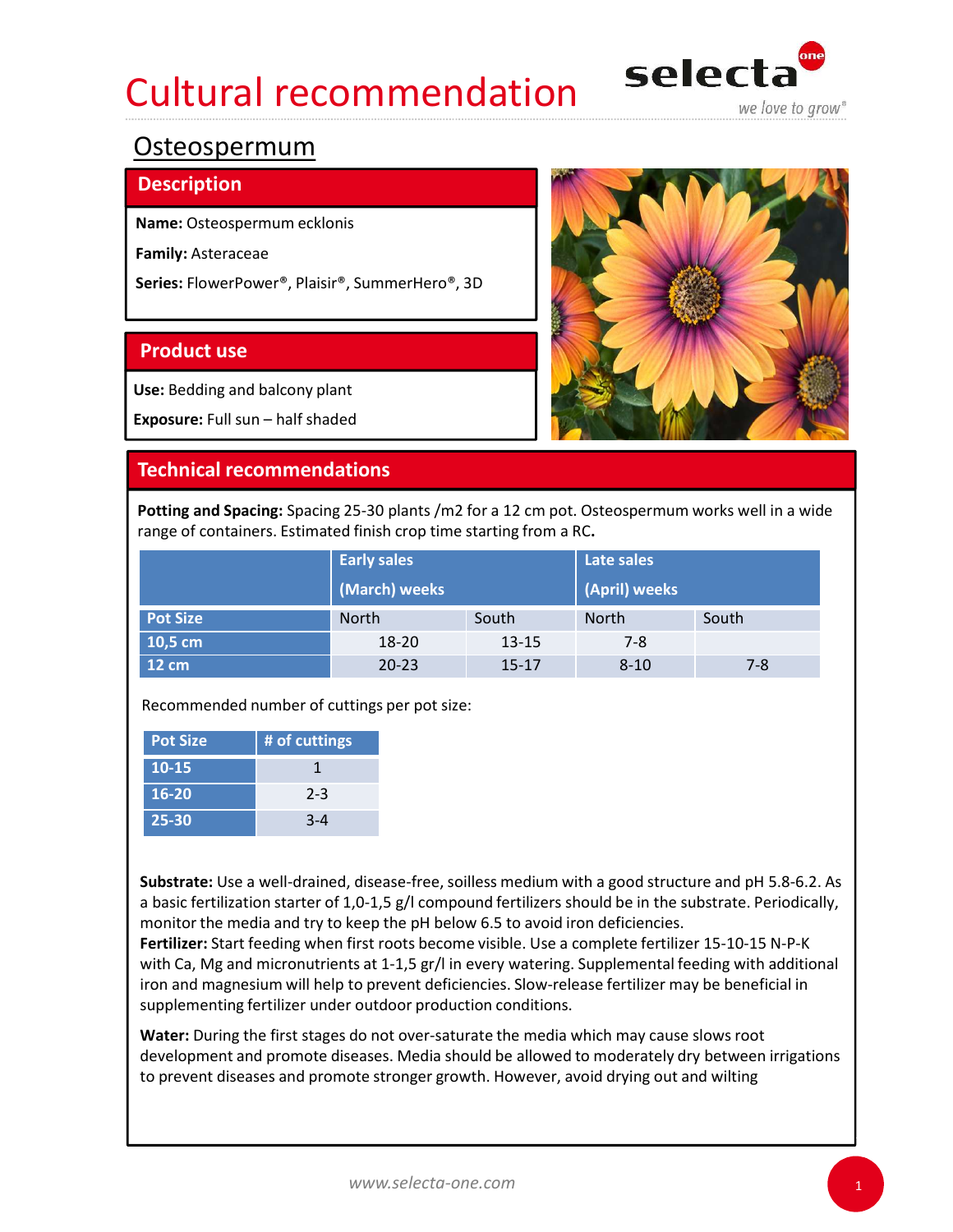

Temperature: First 2-4 weeks keep temperature at 17-18ºC (63-64ºF) night and 20-22ºC (68-72ºF) day until de crop is well established. When the side shoots have approximately 3 cm length, the temperature could decrease gradually down to 4-6°C(39-43ºF) night and 13-16ºC(55-61ºF) day. For spring production keep night 12-14ºC (54-57ºF) and day 14-16ºC (57-61ºF). Cultural recommendations<br>
Technical recommendations<br>
Technical recommendations<br>
Temperature: First 2-4 weeks keep temperature at 17-18ºC (63-64ºF) night and 20-22<br>
day until de crop is well established. When the side shoot

For northern climates start the crop of the most compact varieties early in spring instead of autumn/winter

**Cultural recommendations**<br> **Cultural recommendations**<br> **Temperature:** First 2-4 weeks keep temperature at 17-18°C (63-64°F) night and 20-22°C (68-72°F)<br>
day until de crop is well established. When the side shoots have app spring depending on the temperature. In low light regions, supplemental light (> 3 Klux) is beneficial **Cultural recommendations**<br> **Fremerature:** First 2-4 weeks keep temperature at 17-18ºC (63-64ºF) night and 20-22ºC (68-72ºF)<br>
day until de crop is well established. When the side shoots have approximately 3 cm length, the<br> is accelerated under long day conditions, high light levels and ADT >20ºC. Plants under low light conditions (<35 Klux) will stretch and produce less flowers **Technical recommendations**<br> **Temperature**: First 2-4 weeks keep temperature at 17-18ºC (63-64ºF) night and 20-22ºC (68-72ºF)<br>day until de crop is well established. When the side shoots have approximately 3 cm length, the<br> remerature cound oercrease graduality of two-to-193+43+r) ingit and 13-16=C(52-612F) and the compartic counter the copy of the most compact varieties early in spring instead of for northern climates start the crop of the m Lignt: Optimum range is foreween 30- to so kuo coming arutm-niven production and 43-55 kink in the registration and the registration and the registrated under into the registrated under into the conditions, build stretch a

Pinching: 10-15 days after potting, when the plants are established with a good root development. Make a soft pinch and leave 5-6 nodes for a 12 cm pot

Growth regulation: Providing cool temperatures, high light and keeping the media on the dry side, Daminozide (Dazide/Alar/B-nine). Do not spray with PGR's when flower buds appear and during flowering time.

### Pest and diseases:

Disease management should be addressed by sanitation strategies, environmental conditions control, biological and chemical control. For the chemical control, follow the registration uses of each product in each region. Make a soft pinch and leave 5-6 nodes for a 12 cm pot<br>
Make a soft pinch and leave 5-6 nodes for a 12 cm pot<br>
Growth regulation: Providing cool temperatures, high light and keeping the media on the dry<br>
will help to preven

## Autumn-Winter Production\*

| flowering time.                                                                                                                      |      |  | Daminozide (Dazide/Alar/B-nine). Do not spray with PGR's when flower buds appear and during |  |  |  |  |  |    |   |  | will help to prevent the stretch. PGR's: it's recommended to use Clormequat (Cycocel) and/or |  |  |
|--------------------------------------------------------------------------------------------------------------------------------------|------|--|---------------------------------------------------------------------------------------------|--|--|--|--|--|----|---|--|----------------------------------------------------------------------------------------------|--|--|
| These recommendations for plant growth regulators should be used only as general guidelines.                                         |      |  |                                                                                             |  |  |  |  |  |    |   |  |                                                                                              |  |  |
| Growers must trial all PGR under their conditions and follow the registration uses of each chemical in                               |      |  |                                                                                             |  |  |  |  |  |    |   |  |                                                                                              |  |  |
| their country.                                                                                                                       |      |  |                                                                                             |  |  |  |  |  |    |   |  |                                                                                              |  |  |
| <b>Pest and diseases:</b>                                                                                                            |      |  |                                                                                             |  |  |  |  |  |    |   |  |                                                                                              |  |  |
| Osteospermum is sensitive to various pest. Thrips, aphids, spider mites, caterpillars and white fly are                              |      |  |                                                                                             |  |  |  |  |  |    |   |  |                                                                                              |  |  |
| the most common pest. Start with clean material a well disinfected facilities together with a proper                                 |      |  |                                                                                             |  |  |  |  |  |    |   |  |                                                                                              |  |  |
| pest management program using different control strategies: exclusion, monitoring, biological and                                    |      |  |                                                                                             |  |  |  |  |  |    |   |  |                                                                                              |  |  |
| chemical control, are the best tools to control these pests.                                                                         |      |  |                                                                                             |  |  |  |  |  |    |   |  |                                                                                              |  |  |
| Osteospermum is also sensitive to some diseases like Botrytis, Pythium, Rhizoctonia and Phytopthora.                                 |      |  |                                                                                             |  |  |  |  |  |    |   |  |                                                                                              |  |  |
| Disease management should be addressed by sanitation strategies, environmental conditions control,                                   |      |  |                                                                                             |  |  |  |  |  |    |   |  |                                                                                              |  |  |
| biological and chemical control. For the chemical control, follow the registration uses of each product                              |      |  |                                                                                             |  |  |  |  |  |    |   |  |                                                                                              |  |  |
| in each region.                                                                                                                      |      |  |                                                                                             |  |  |  |  |  |    |   |  |                                                                                              |  |  |
|                                                                                                                                      |      |  |                                                                                             |  |  |  |  |  |    |   |  |                                                                                              |  |  |
|                                                                                                                                      |      |  |                                                                                             |  |  |  |  |  |    |   |  |                                                                                              |  |  |
| Crop schedule * 12 cm pot                                                                                                            |      |  |                                                                                             |  |  |  |  |  |    |   |  |                                                                                              |  |  |
| Autumn-Winter Production*                                                                                                            |      |  |                                                                                             |  |  |  |  |  |    |   |  |                                                                                              |  |  |
| Week                                                                                                                                 |      |  |                                                                                             |  |  |  |  |  |    |   |  |                                                                                              |  |  |
| <b>North</b><br>P.                                                                                                                   | Pi   |  |                                                                                             |  |  |  |  |  |    |   |  |                                                                                              |  |  |
| <b>South</b>                                                                                                                         | P Pi |  |                                                                                             |  |  |  |  |  | F. | F |  |                                                                                              |  |  |
|                                                                                                                                      |      |  |                                                                                             |  |  |  |  |  |    |   |  |                                                                                              |  |  |
| P: Potting. Pi: Pinching. F: Finish plant                                                                                            |      |  |                                                                                             |  |  |  |  |  |    |   |  |                                                                                              |  |  |
| * This is a reference time schedule that can vary depending on the variety, growing conditions and<br>region. Schedule start from RC |      |  |                                                                                             |  |  |  |  |  |    |   |  |                                                                                              |  |  |